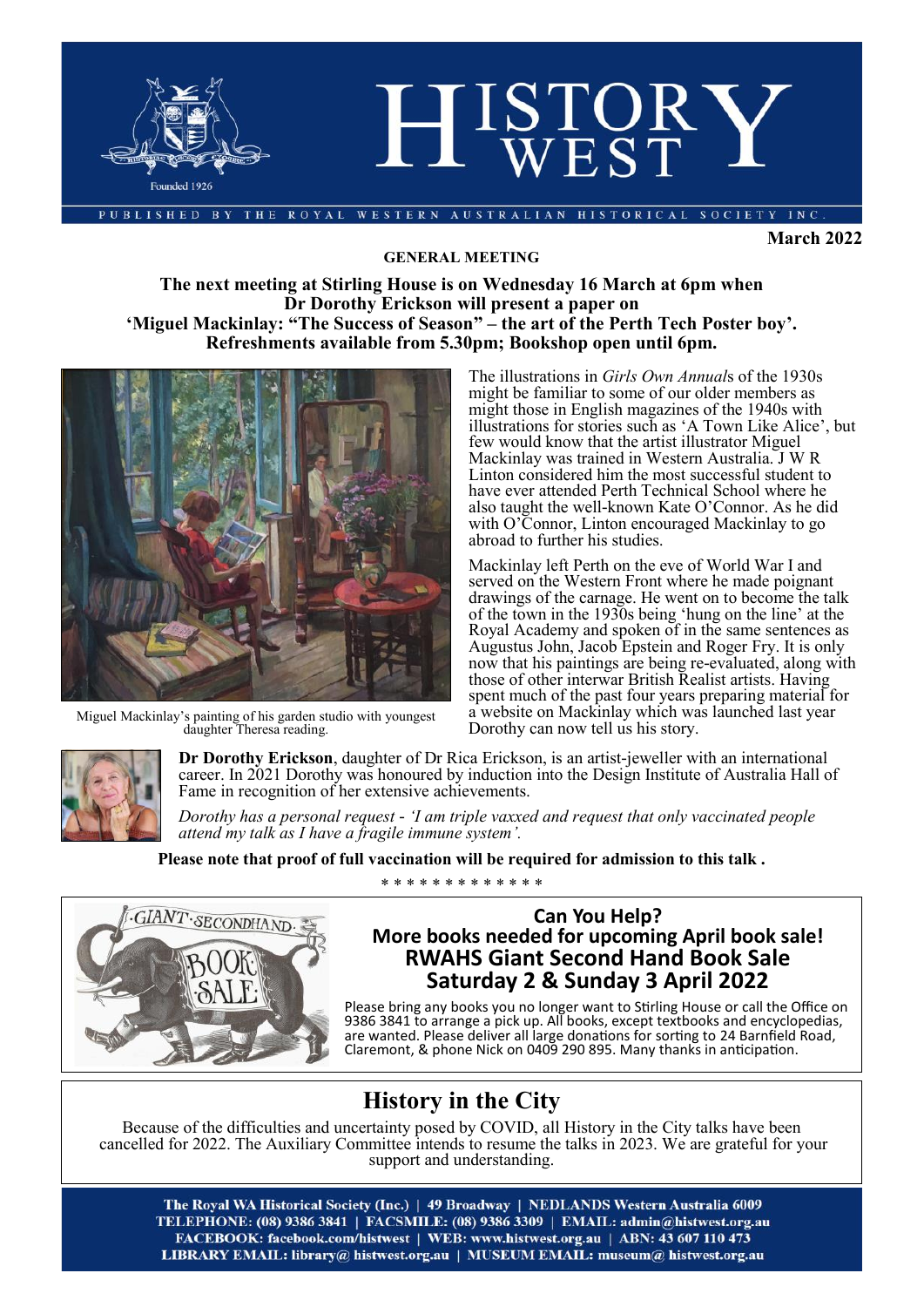# **WA Museum Boola Bardip tour**

'So much to see and do', 'amazing stories', 'must come again and bring the grandkids', 'pleased to see the focus on Aboriginal peoples', are some of the comments shared by participants at the conclusion of our November tour of the Museum.

Boola Bardip means 'many stories' in the language of the Whadjuk Noongar people, the traditional custodians of the land on which the Museum is located. Stories, underpinned by an Aboriginal narrative, unite the displays housed within the confines of an innovative blending of old and new architecture. Throughout the building the emphasis is on the everevolving rich natural and cultural heritage of WA expressed in thematic galleries embracing WA's inventive spirit, geological origins, unique biodiversity, vibrant cultural mix and global connections.

The challenge for the Tours & Events Committee was how best to curate the visit into a two-hour period. The agreed aim was to give participants snapshots of the building's cleverly integrated architecture, thematic galleries and highly prized specimens, including Otto the blue whale skeleton, and  $\overrightarrow{WA}$ 's oldest fruiting grapevine possibly planted in the 1850s. This vine has been nurtured and pruned annually by Ian Cameron, formerly from the Department of Agriculture, for over fifty years.

On the day of the tour participants were joined by Mara Pritchard, Corporate Communications Manager. She emphasised that 'the Museum is all about being Western Australian. It's our shared history, our stories'. As part of her commentary she said a 'People First' approach had been utilised and that over 54,000 people had been actively engaged in shaping the development of the Museum.

An early stop was the thematic gallery *Connections* – *Our Place in the World*. In this gallery a special exhibit for the RWAHS is located: the Red Cross Flag which belonged to the 3rd Field Ambulance C Section, one of the first units ashore at Anzac Cove on 25 April 1915. It was Wendy Lugg's keen detective work and subsequent fundraising initiatives that helped to bring this historic flag back home to WA to become part of our global story.

On the way to the next thematic gallery *Changes* –*Transforming Landscapes*, we stopped at 'The Lantern'. This an ideal spot to appreciate the beauty of the heritage architecture within the embrace of the new as visitors are invited to look down through the old building's layers into Hackett Hall, once the State Library's reading room.

*Changes* tells the stories of how people, over time, have impacted on the land we call home. The depiction of landscape changes in the postcolonial period is confronting and participants were challenged to start conversations on how WA's natural environment could be managed in the future.

Next, participants met Otto the 124-year-old, four-tonne, blue whale skeleton which now hangs in a 'lunge feeding' position above Hackett Hall. Mara explained the intricacies of hanging Otto, a wonderful story celebrating creative engineering solutions with a huge dash of Western Australian ingenuity.

On the way to 'The Well' we paused at the Juliet balcony, which overlooks the *Innovations* gallery, to appreciate again the imaginative blending of the old and the new so special to this Museum. Here the former Art Gallery of WA showcases 'creative minds, amazing ideas' against a backdrop of the Parthenon frieze cast from the original located in the British Museum.

The Well was discovered, intact, during renovations as part of the Museum building project. Now visitors can view the old well through a glass floor. This well is thought to have serviced the freshwater needs of the Old Perth Gaol between 1856 and 1888. Also in this space Ian Maitland, one of the tour convenors, was surprised to learn that this well was under the floorboards of his grandfather's office.

Ian's discovery was shared with participants whilst sitting in the yarning circle located in *Ngalang Koort Boodja Wirn* – a place which tells the stories of WA's Aboriginal and Torres Strait Islander peoples. Participants were invited to share how their personal stories had been enriched by their visit to the Museum, bringing forth poignant glimpses into their lives. Also, it was the place where we thanked Mara for her passionate commentary and insights into how this world-class Museum evolved into what we can see today.



**Georgina Wrigley**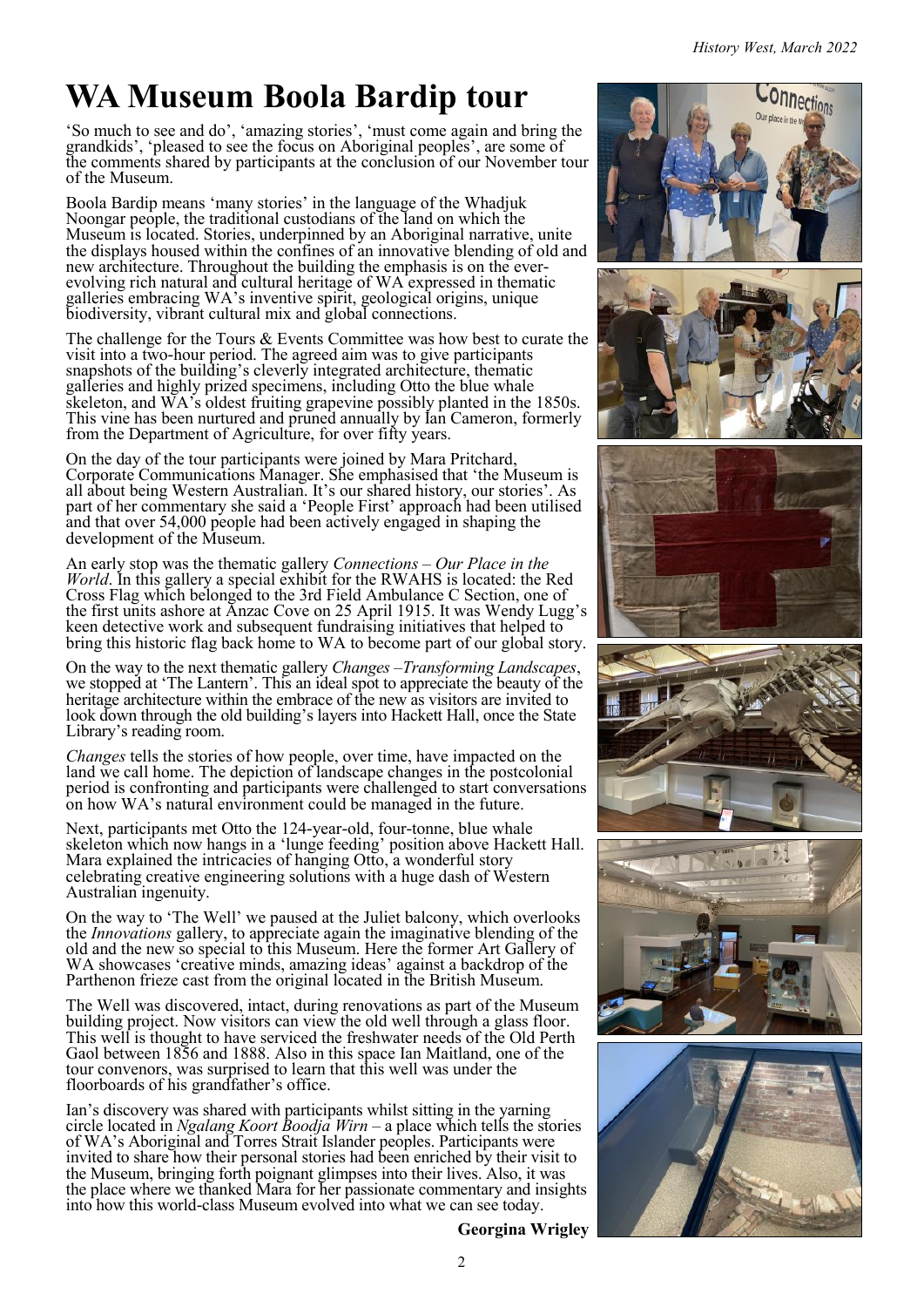## **Some interesting books in April's Book Sale Writings on Wine**

*The books we have on offer are bolded in the story below.*

Among recent donations to April's Book Sale are three books written by Walter Edward (Bob) James, the fourth and youngest child of once Premier Sir Walter Hartwell James and his wife Gwenyfred (née Harder).

As his famous father was a shareholder and director of the *West Australian* newspaper, Walter (always known as Bob) was able to start his career at the newspaper in 1923, and there he met fellow journalist Paul Hasluck. In 1928 he joined the Melbourne *Herald* and by 1930 was freelancing in London. Paul and Alexandra Hasluck's Freshwater Bay Press published his *Venite Apotemus* ('Come, Let Us Drink') in 1940, under the pseudonym of Tom Turnspit, which argued that Australians should embrace more locally-made wines and a café culture like Europe's.

He joined the ABC and moved to Canberra in 1941 but was increasingly unhappy in his work and in poor health. He told Paul Hasluck he was 'revolted by the unhealthy dullness of my sedentary work'. And so he made a major lifestyle change, moving with his family to the Perth hills to run his new purchase — Glen Hardey vineyard and winery. Despite no prior experience, he produced sweet wines and claret until his vineyard was destroyed by fire in 1949. He then moved to Melbourne.

His life changed again with his publication of *Barrel and Book: A Winemaker's Diary* with illustrations by Harold Freedman. This success was followed by *Nuts on Wine* (1950), *Wine in Australia* (1952), *The Gadding Vine* (1955), *Antipasto* (1957), *A Word-Book of Wine* (1959), and *Ants in the Honey* (1972).

His wine writings were influential, coinciding with changes in Australians' drinking tastes and helping to re -shape them. He was witty, confident and informative, drawing on his accumulated knowledge, practical and otherwise. His biographer wrote that 'He was convinced of the delights and civilising benefits of wine [and] railed good-humouredly against "beerolatry", restrictive licensing laws, wowsers, and drunks alike'. His readership agreed that the time was ripe for change as Australia opened up to the postwar world.

**Reference**: David Dunstan, 'James, Walter Edward (Bob) (1905–1991)', *Australian Dictionary of Biography,* vol. 19, 2021.

*These are just three of the hundreds of books we have on offer at our upcoming sale!*

### **DAF Dutch Australian Foundation Seminar series**

NWS Shipping Theatre, Maritime Museum, 2-4pm Bookings necessary — through the WA Museum

### **6 March**

Richard Offen – Wooden boat building in Western Australia Graeme Henderson – Building the 1606 *Duyfken* replica

### **13 March**

Dr Wendy van Duivenvoorde – Our *Batavia*  shipwreck

Dr Michael McCarthy & Adriaan de Jong – *Sloep*, the first European shipbuilding in Australia

### **20 March**

Dr John McCarthy – Developing digital libraries of Dutch 17th & 18th century merchant ships Jeroen ter Brugge – The Rijksmuseum Amsterdam project: Wooden half models

### **27 March**

John Longley – The *Endeavour* build: The largest great wooden ship built in Fremantle John Rothwell – The future of shipbuilding in Western Australia

\* \* \* \* \* \* \* \* \* \* \* \* \* \* \* \*

# **Diary Dates**

- **Monday 14 March 2022**, 10am to Noon Royals Writers' Group
- **Sunday 20 March 2022**, 10:30am Tour Samson House Visit
- **Tuesday 22 March 2022**, 10 for 10:30am start — Community Talk speaker Bill Bunbury topic 'The Country is Alive: a sense of place among Aboriginal and other West Australians'.

### **The John Gavin Writing Competition 2022**

The Fremantle Volunteer Heritage Guides Association in association with the Fremantle Round House is pleased to announce the John Gavin Writing Competition 2022 – with two open categories, The John Gavin Ballad Competition (500w limit) and The John Gavin Flash Fiction Competition (750w limit).

Theme: The Life and Times of John Gavin

Competition closes: 12 March 2022

For details about the competitions, entry forms, terms and conditions, links and recommended reading about John Gavin and the trial, see website below. Winning and highly commended entries will be invited to perform at a special awards day in April 2022.

For more information visit https://www.fremantleroundhouse.com.au/competitions/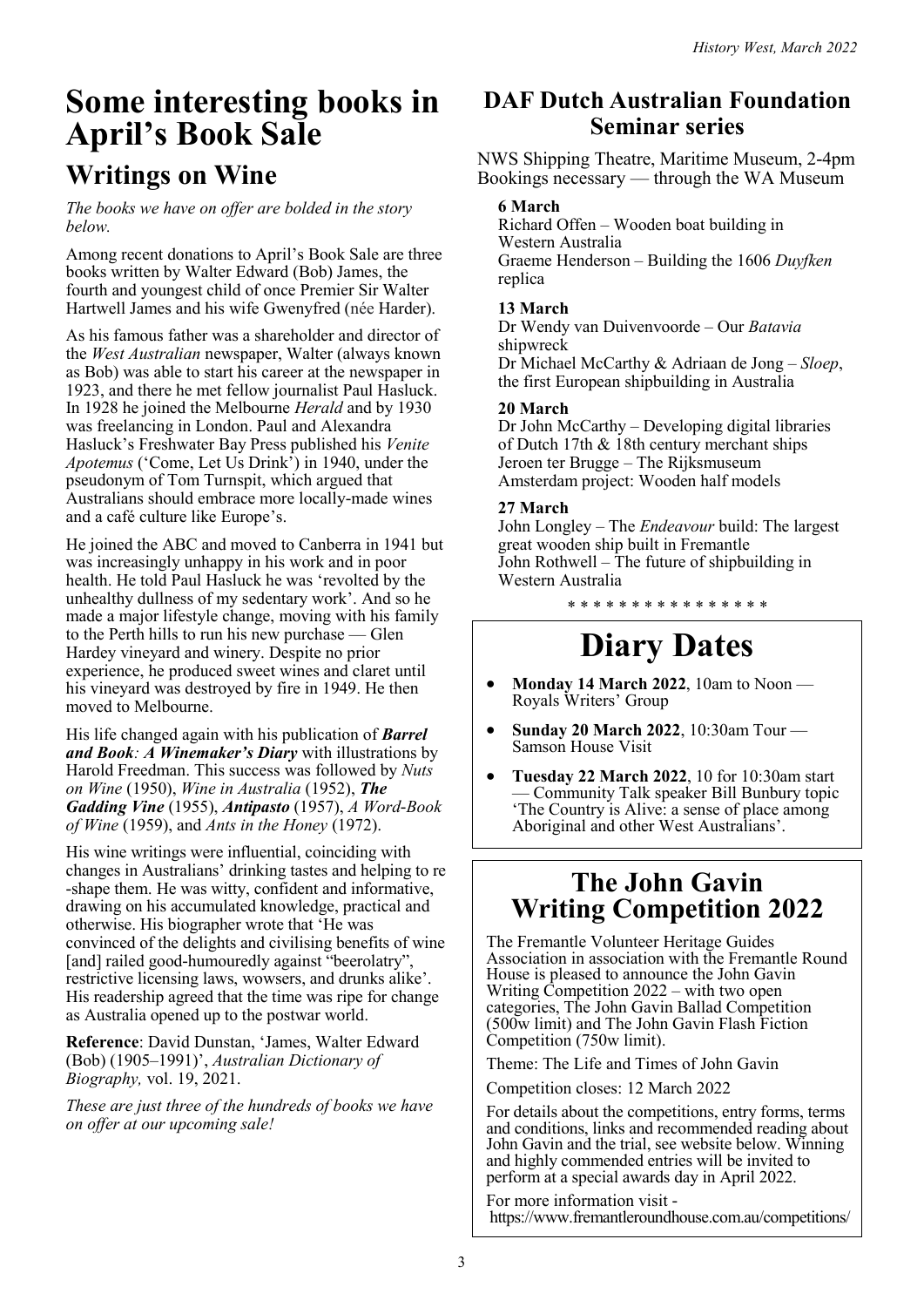## **An interesting acquisition - Lady Fraser in portrait**



The Society has recently received a donation from the Australian Red Cross in WA of a painting of Lady Elizabeth Fraser (1841-1896) by English portrait painter Emily Dixon (later Calvert).

Lady Fraser was the wife of Sir Malcolm Fraser (1834- 1900) who was the Surveyor-General of WA (succeeding John Septimus Roe) from 1870, and then Colonial Secretary from 1883 to 1890. He was also a member of the Executive Council and Legislative Council as well as Commissioner of Crown Lands. Just before he returned to England in 1890 Sir Malcolm acted as Administrator of the colony for ten months between Governors Broome and Robinson. He was knighted in 1887 and retired to London where Premier Forrest appointed him WA's first Agent-General in England (1892-1898).

Sir Malcolm had trained as a surveyor in England and moved to New Zealand in 1857 where he worked for various government departments before marrying Elizabeth Riddiford in 1861. The Riddifords were an early colonial family who arrived in New Zealand in the 1840s.

The couple were active members of WA society, supporting many organisations, schools and charities. Lady Fraser became a close friend of Lady Broome and together they held fundraising receptions, balls and events to raise money for charities. Lady Fraser was also a member of the Dorcas Society whose mission was to promote the welfare and alleviate the sufferings of the poor. She organised picnics and raised funds for Perth orphanages and many other good causes. Fremantle's *Evening Times* described her as the 'Lady Bountiful of Perth', indicating that she was part of a

strong philanthropic tradition among elite women — to fundraise for 'good causes', almost always those relating to women and children in need.

Emily Dixon's painting of Lady Fraser was completed in 1892 following the Frasers' return to England. Indications are that Emily Dixon also painted Sir Malcolm. The artist and portrait painter was born in Sculcoates, Hull, in northern England in 1853. Over the years, she exhibited paintings in galleries in the [Manchester Academy of Fine Arts,](https://www.artbiogs.co.uk/2/societies/manchester-academy-fine-arts) [Nottingham Castle](https://www.artbiogs.co.uk/2/galleries/nottingham-castle-museum)  [Museum,](https://www.artbiogs.co.uk/2/galleries/nottingham-castle-museum) [Royal Academy,](https://www.artbiogs.co.uk/2/societies/royal-academy-arts) [Royal Society of British](https://www.artbiogs.co.uk/2/societies/royal-society-british-artists)  [Artists,](https://www.artbiogs.co.uk/2/societies/royal-society-british-artists) [Royal Scottish Academy](https://www.artbiogs.co.uk/2/societies/royal-scottish-academy) and the [Society of](https://www.artbiogs.co.uk/2/societies/society-women-artists)  [Women Artists.](https://www.artbiogs.co.uk/2/societies/society-women-artists)

How the painting found its way to WA is not known. The painting was not donated to the Red Cross until 2018 and before that appears to have resided in private hands.

#### **Bruce Hoar**

*Can any reader help us with further information on the history of this beautiful painting?* \* \* \* \* \* \* \* \* \* \* \* \* \* \*

## **Affiliates News**

Did you know that the **Katanning Historical Society** was the WAHS' first Affiliate? Katanning's Society was formed in 1937 because of the need for research into the early history of the district. The first members wanted to record that history before it was lost forever. The early history of the police in the district was a focus of study as well as the erection of a memorial at the Police Pools.

**Melville History Society**'s 2021 Murdoch Lecture, given by postgraduate Peter McMullan, looked at the presence and work of Italian and German Prisoners of War in WA during World War II. In all, 3456 POWs were sent to WA during the war. Most were Italians and were assigned to farmers to alleviate the extreme shortage of rural labour; the German POWs worked from the Marrinup Camp on firewood supply. At least some of these former POWs returned after the war as postwar immigrants having learnt something of the country in their previous stay, and in some sense these men paved the way for the influx of European immigrants whom WA welcomed after war ended. The latest newsletter contains a transcript of this interesting talk

**York Society** is taking part in the **York Heritage Weekend,** 23-24 April, and will host two walks conducted by President Rob Garton Smith:

Janet Millet's York Walk, on Saturday 23 April at 2 pm

York Architecture Walk, on Sunday 24 April at 10 am

\* \* \* \* \* \* \* \* \* \* \* \* \* \*

### **Australasian Mining History Association**

The AMHA invites historians with an interest in Australian mining history to submit papers for publication in its journal. Visit — <https://www.mininghistory.asn.au/> Contact *Journal* editor Jason Nitz at email: [amhajournaleditor@gmail.com](mailto:amhajournaleditor@gmail.com)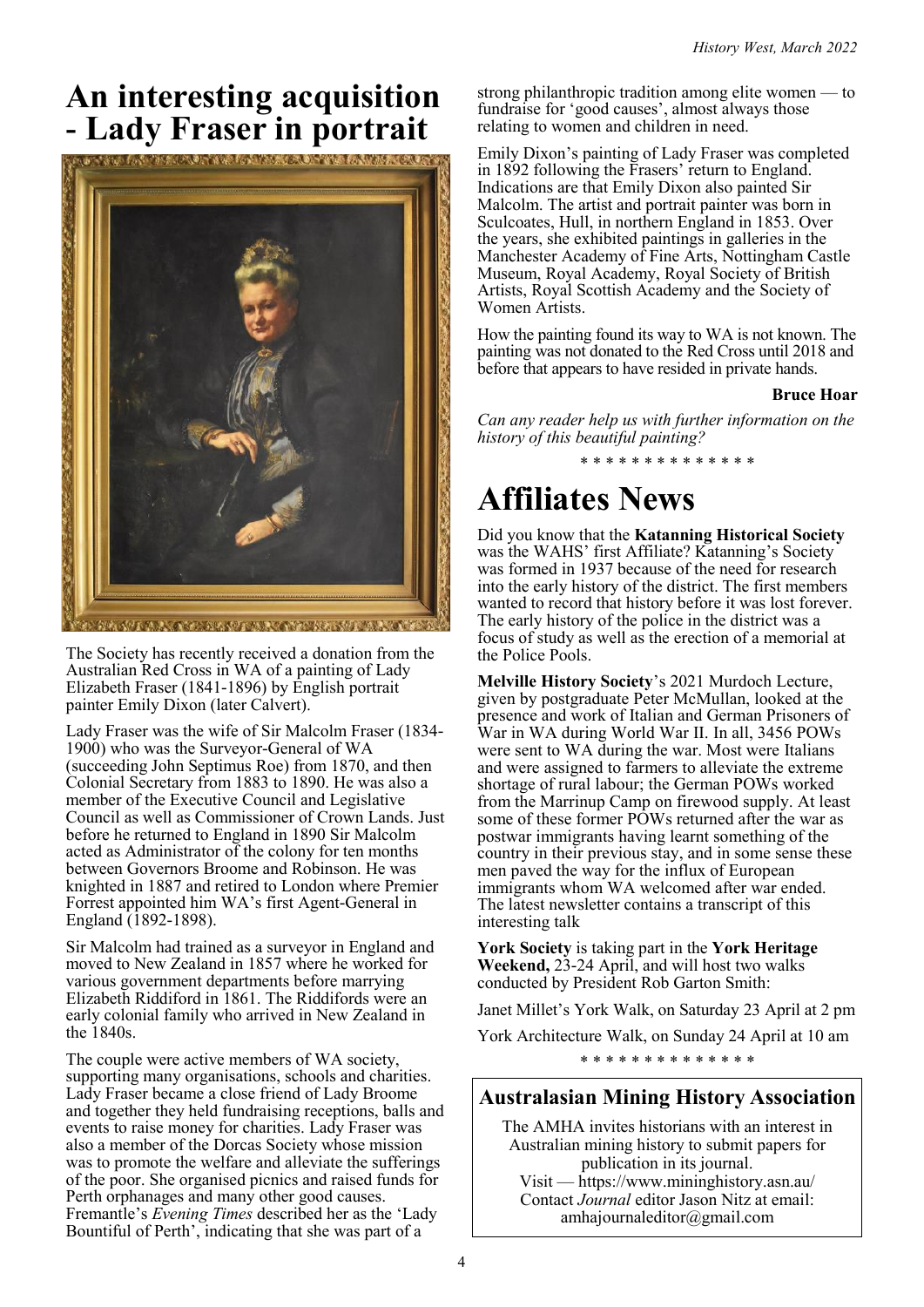# **Gentlemen's Shoes**

... a massive rose of lace, droplet spangles, honeysuckle flower, exquisite vine patterns in silver, gold and black'.



These evocative words described a 17th century earl's perfumed, embroidered shoes and stockings, a man who financed his love of fashion by selling off family land and property. Fashion mirrors history and, by the time of the English Civil War in the mid-17th century, men's shoe decoration had disappeared, except for silver buckles. Charles II returned from exile, and again elaborate shoe and leg styles were worn; but a century later, after the French Revolution, men's footwear had simplified. Some Parisian ladies traded in their jewellery to help finance the

Richard Sackville (1589- 1624), 3rd Earl of Dorset.

Revolution, prompting their counterpart male deputies to take 'the silver buckles out of their shoes and also lay them on the President's table'. So began the buckle's demise.



Similar dress shoes together with fine leather London boots would have arrived in the Swan River colony in the luggage of male settlers, though it is doubtful they would have given much thought to

Gentlemen's shoes in the 17th & 18th centuries

the soil or sand type they were about to set foot on.



Gentlemen's leather boots in the 19th century

George Fletcher Moore, a man of standing in the new colony, was pleasantly surprised by the balls held in the Government House tent and noted that 'slight shoes, silk stockings and kid gloves' were worn; but his pleasure turned to anger when, needing new boots and shoes, he couldn't find any, nor a shoemaker. He complained he'd waited sixteen months for a pair to arrive — 'the ships bring nothing in'. Perth's heat cracked his London boots; they'd only lasted six weeks and he'd had to cut off the leg part to use as repairs. When he did find a shoemaker he objected to the 150% profit made on eighteen shillings shoes. Meanwhile, he himself imported 150 pairs of shoes into the colony, sold thirteen pairs immediately and remarked 'people were running to me for them'.

Superintendent of Works and Buildings Henry Trigg didn't care about dress shoes with or without

silver buckles, nor fine leather London boots. He was building a city on sand, and needed strong boots for his workmen. Summoned to meet with a Governor desperate for a reliable contractor, Trigg walked from Fremantle to Perth through scrub. It took him eight hours and wore out his boots. His wife sent him stronger ones laced above the ankles, together with leather gaiters, although never hob-nailed boots, 'as I have a deal of walking'. Needing constant supplies he urged his old shoemaker friend Jeff to emigrate; he could make himself a fortune selling light shoes at 17/6d a pair – even more for boots.

Others helped themselves. In what perhaps was a smart business move, Robert Moore negotiated a pair of ammunition boots from a private in the 21st regiment and was fined £5. With more guile than Moore, two privates in the 51st Regiment, William Phillips and James Reynolds, stole marked boots from Thomas Jecks' Guildford store. They sold them on, but the original owner recognised the mark. The men were sentenced to twelve months' hard labour, escaped and hid in the bush, waiting for a passage on an American whaling ship. To estimate society's value of a pair of boots, consider their sentence with that of John Wade, who in the same year, 1841, was let off with a bond for stealing money from the Colonial Treasury!

Desperate families used any means to obtain footwear. Revd Wollaston's family tried making boots from worn -out shoes, gratefully accepted handouts and, perhaps adding to the distress of the well-born Mary Wollaston, bought shoes off a visiting ship, the *Hooghly.* The Fergusons' long-awaited trunk arrived with shoes for the family – all too large. Jane Dodd's family went barefoot for five months, prompting her call for 'a steady young man who is a shoemaker…he might make a fortune here'. And a barefoot shepherd boy worked without shoes. De Courcy Lefroy recorded that 'I made a pair of shoes for the lad minding the sheep, with wooden soles and kangaroo skin uppers. Poor boy had no boots for 6 months'. It was said that even the Governor's children went barefoot like all the others.



Women's ballet-style ball slippers, c1840.



Women's wedding shoes. French, c1860. MA2005.83.

rosettes were popular for Perth balls and weddings.

Unsurprisingly, the Society's costume collection has no examples of men's shoes from that era, but it does have women's flat pumps worn under shorter, wider crinoline skirts. De Courcy Lefroy made a pair of white satin shoes for his girlfriend for a ball honoring the Officers from the *Ferolara*. 'The first time I ever turned shoemaker …had to let shoes out a little'. Silk pumps with ribbons and satin kid boots with

**Jo Pearson**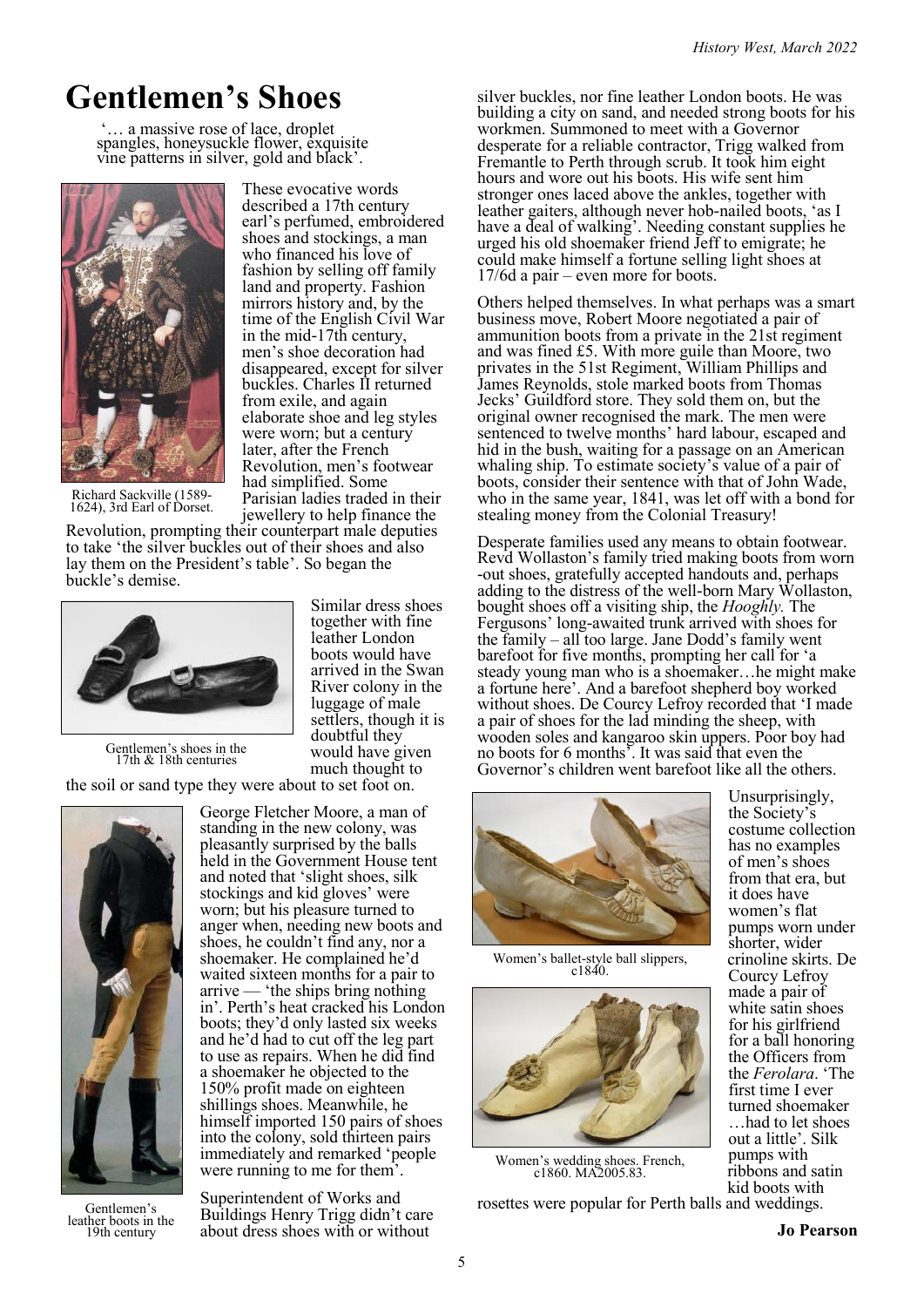### **Dr Nonja Peters remembers growing up in Northam**

*Nonja wrote a personal history of her early life in Northam for Northam Senior High School's centenary celebrations in 2021. We are delighted to publish that history in edited form below.*

I was a student at Northam High School from the age of thirteen in 1957 until the end of 1959. I left after completing the Junior Certificate. I remember waiting anxiously at midnight outside the newsagent with a huge crowd of kids for *The West Australian* newspaper to arrive. It contained the exam results. Success or failure was very public then.

Friendships at school were important. When I started high school, I knew only the girls who had been at St Joseph's convent with me and the boys at Marist Brothers. In second year high school, five of us were given the opportunity to learn German. You had to have some background in the language as we had to complete a three-year course in two years. Mine was in Dutch, the others were all the children of Displaced Persons who had been born and lived in camps in Germany before coming to Australia. Many of their parents had been abducted as teenagers by the Nazis from villages in Poland or the Ukraine to work as slave labour for the Nazi war machine. The Nazis also raided villages and towns in the Netherlands. My parents were sent to Strasbourg in Alsace Lorraine as forced labour in a munitions factory. My mother was pregnant with me. Northam was first home in Australia to most Displaced Persons and non-English speaking migrants disembarked in Fremantle. Northam's 'New Australians' had suffered a great deal during the war. All sought a safe haven for the future.

None of the horrendous suffering of Northam's migrant kids was known to the school's staff or other students. Moreover, the 'sink or swim' education policy and extremely culturally-biased IQ tests meant few migrant kids got a real handle on their capacity. I recall IQ tests that were completely culture-bound and based on language and vocabulary which migrants could only fail. This tended to add to our sense of inferiority. Likewise, the expectation of the assimilation policy that prevailed at the time would have us renounce our cultural heritage and language and become Australian. How was this to work? These migrant parents didn't know how to be Australian.

Somehow our lunches became an issue around identity. I wanted to sit with the Australian girls only on Mondays when I was allowed to buy a pie for lunch given the bread was stale. Eating lunch with the other migrant kids meant no further observation on 'being Australian'. When some of the local boys fell in love and took home a migrant girl to marry, there was much ado in many Australian households. Some migrant kids became more Australian than Australians, others stayed in their own group.

The loveliest memory I hold of Northam is of Mrs Mabel Strempel, who lived in a federation house behind us on Doctors Hill. My parents had bought our block of land

from them. Mr and Mrs Strempel had kindly let us purchase the land, over time, to enable us to start building immediately to accommodate our growing family. Mrs Strempel was an extraordinary woman. She made me lovely afternoon teas served in beautiful china cups and saucers accompanied by delicious slices. We would talk books and general knowledge. I was a little girl of eleven when our relationship began and it was amazing attention from a thoughtful, caring Australian adult. Mrs Strempel loaned me books and also gave me three books: Edmund Hillary's *Ascent of Everest*, Eric Williams' *The Wooden Horse* and Adam Lindsay Gordon's poems. What the books conveyed to me was that I should never give up; I could escape from my circumstances and that learning was my way out. Also, as well as sadness, that life had beautiful experiences to offer.

At that time, our family of six was living in two rooms and a lean-to kitchen. My bed was in the lounge, so  $I$ would get up at 5am in the morning to do my homework while the rest of the family was still asleep. Most migrants lived in makeshift or substandard homes to start with; there was a countrywide housing shortage after the war. None of us had any money when we arrived in Australia and we built bits of our houses at a time until we had achieved a whole.

On gaining my Junior Certificate, I was shocked to have my father tell me I should go to work. I wanted an education and it seemed unreasonable given all the urging to do my best at school but I found out then that he did not believe in educating females. In any case the family needed the money I could earn. Then, unexpectedly I won £5 for first prize in the Locke's Limited essay competition. It gave me the money to enrol in fourth year. Moreover, I had enough left over to buy a proper school skirt. Its pleats were sewn from the waist to the hip, whereas my homemade skirt was gathered at the waist. My sport tunic was a hand-medown from some migrant family, and had been washed so often the blue looked green. However my foray into fourth year was short-lived. I simply couldn't resolve the home situation and left to go to work in the township. Mine was the experience of many Dutch kids. As a group, the Dutch were less inclined to educate their children than many other migrant communities.

I sat a mature age matriculation exam in 1977. I wanted to tell the migrant story and, while working as a curator at the WA Museum, commenced to produce a large exhibition based on my research on post-war migration, I also embarked on a PhD. To my utter amazement I passed the PhD with distinction. My book, *Milk and Honey But no Gold*, on migration to WA was published by UWA Press in 2000. The post-war migration exhibition was on display at the WA Museum in Fremantle and parts of the research were also exhibited in Northam. We eventually created multicultural festivals around the Northam exhibition. I moved onto Dutch heritage after that, but to today get enquiries from migrants related to my original migration research.

I currently live in Amsterdam and don't know when Covid will enable me to come home to my sons, their partners and my eight grandchildren.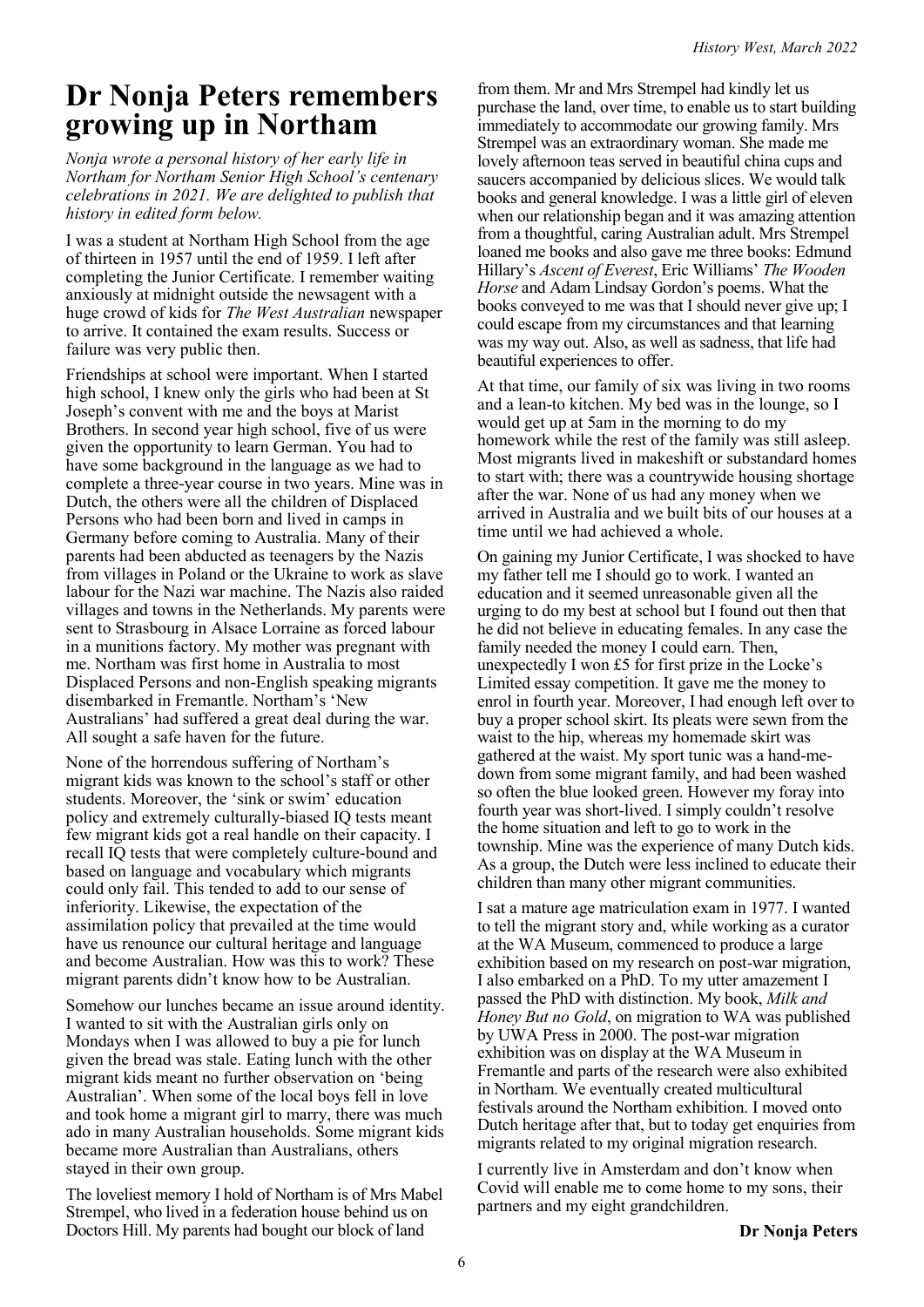# **Book Reviews**

**Cherilyn McMeekin,** *Raising Ngala: A story of strength and courage***, Ngala, Kensington, 2021. In Library.**

### **Reviewer: Heather Campbell**



This book traces the inspiring story of Ngala, an organisation which started in 1890 as a 'House of Mercy' to rescue women, who had become 'the soiled doves … the battered wrecks of men's base passions' and provide them with a refuge and practical help to reestablish their lives.

An engaging read, in which the depth of research is readily

apparent in the narrative, referencing and footnoting, this publication also includes numerous photographs. 'Boxes' at relevant points in the text add colour and context. For example, 'Child Rearing in the 1890s: Training the Baby' suggests, among other things, that toilet training should begin at two months of age. 'From the Matron's Diary' notes that, 'The House was gifted two dozen bottles of stout by the Swan Brewery in April 1895, with the offer to supply same at three shillings and sixpence a dozen. It is not noted whether this offer was accepted.'

The reader cannot fail to be impressed with the foresight, vision and hard work of the administrators of this organisation, from the 32 women who answered Wesleyan Methodist Minister Rev James Young Simpson's 'fervent' appeal in 1890, through to the more formal Directors, Boards and staff of the complex structure of recent years. In covering its various incarnations – from the House of Mercy to the Alexandra Home to Ngal-a, the book tells the story of an organisation in touch and responding to the developing needs of its clients and the changing moral stances of the community from 1890 to the present day.



The last baby to leave the Alexandra Home, 23 July 1959

Final chapters detail the development of Ngal-a since its naming as such in 1959 chapter headings indicating its changing and developing role *– Ngal-a Mothercraft Home and Training Centre (1959-1989), Ngal-a Family Resource Centre (1989- 2001),* and simply *Ngal-a (2001-2020+).* The organisation has come a long way from the original aim of

rescuing 'soiled doves', and now works '…with and for families to enhance the experience of parenting and the development of young children'. Initiatives include a Helpline, the involvement of fathers, parent education workshops and many others discussed in the narrative.

As Cherilyn McMeekin says in her final paragraph: 'Change is inevitable, but it is not easy. It takes strength and courage, hope and resilience. Ngala, its people and its supporters have proven they have what it takes to keep evolving and to work together for the benefit of WA children, families and communities. Watch this space.' After reading this book we certainly will.

*To purchase this book go to <https://www.ngala.com.au/product/raising-ngala/>*

### **Max Hipkins,** *The Tree Society of Western Australia 1956-2001***, The Author, 2021. In Library & Bookshop \$10.**

### **Reviewer: Lenore Layman**



For half a century the Tree Society devoted itself to identifying and protecting WA's natural cultural heritage. Members worked voluntarily to preserve native forests, develop national parks, protect fragments of remnant vegetation, and save individual trees. This book records the history of that community effort and the key activists who devoted themselves to this work. Author Max

Hipkins was one of those volunteers for twenty years from 1977 and so is ideally placed to tell the Tree Society's story.

The Society was formed in 1956, primarily by the Women's Service Guilds and their president Miss Mabel Talbot with her colleague Bessie Rischbieth. John and Ray Oldham were early supporters as was Judy Hamersley from Guildford, and Vince and Dom Serventy. Peter Thorn who became president in 1959 was another well-connected and influential early leader. Given the array of talent and community experience among its early leaders, it is little wonder that the Tree Society flourished.

Country branches were set up, a Junior Tree Society formed and, as membership numbers grew, early successes included changes to road regulations to widen verges allowing more native vegetation to survive, protections for the natural bushland of King's Park, and national park status for the Knoll at Gooseberry Hill. In 1959 the Tree Society was among several influential organisations that guided the establishment of the National Trust WA and in 1967 the Conservation Council of WA as well as successfully lobbying for the establishment of the Environmental Protection Authority in 1971. In the mid-1960s the Tree Society reached its peak of 3000 members, and was recognised in its time as the State's leading conservation group.

The Society initially pursued only positive policies, avoiding critiques of existing land-use policies and practices. For instance, it did not fight the infill of Matilda Bay for the Narrows interchange but rather concentrated on remedial tree plantings and landscaping. While this policy contributed to its successes in the 1950s and early 1960s, it became more challenging to pursue by the late 1960s as development accelerated and clashed with conservation values. Community views became increasingly polarised and the Tree Society was undoubtedly in the conservationist corner. It responded with an increasingly critical public voice, especially opposed to mining in national parks and to aspects of metropolitan planning projects.

Running the Society and effective lobbying became more difficult as grant funding dried up and other conservation bodies drew much of the Tree Society's

former support. In many ways, the Society had become a victim of its own success! In 2001, with the future of the State's old-growth southwest forest apparently secured